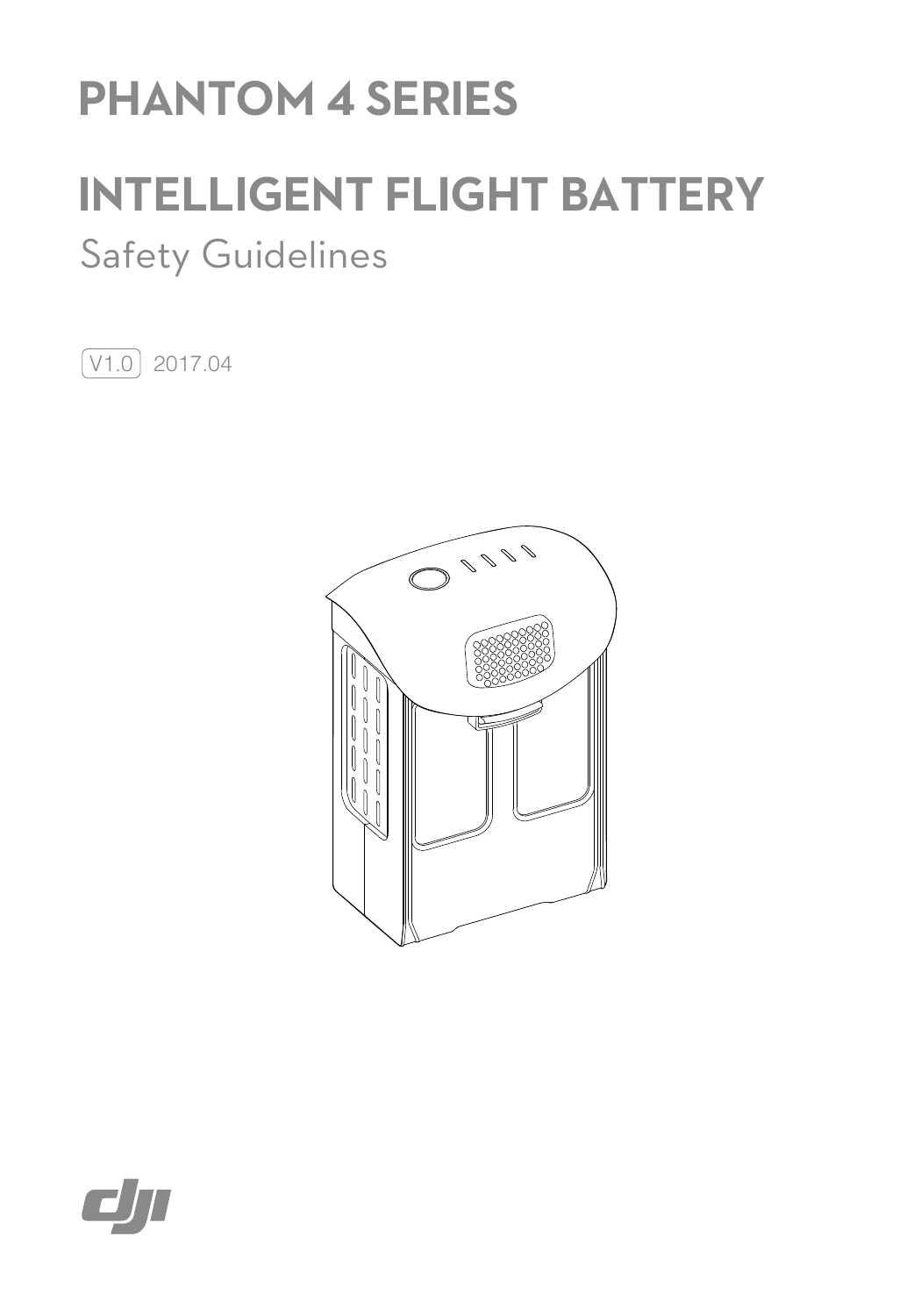### **NOTICE**

All instructions and other collateral documents are subject to change at the sole discretion of SZ DJI TECHNOLOGY CO., LTD. For up-to-date product information, visit http://www.dji.com and click on the product page for this product.

### **Glossary**

The following terms are used throughout the product literature to indicate various levels of potential harm when operating this product:

- NOTICE: Procedures, which if not properly followed, create a possibility of physical property damage AND a little or no possibility of injury.
- CAUTION: Procedures, which if not properly followed, create the probability of physical property damage AND a possibility of serious injury.
- **(A WARNING: Procedures, which if not properly followed, create the probability of property** damage, collateral damage, and serious injury OR create a high probability of superficial injury.

## <sup>/I</sup>\ WARNING

**Read the ENTIRE user manual to become familiar with the features of this product before operating. Failure to operate this product in a safe** 

**and responsible manner could result in injury or damage to the product or other property. This is a sophisticated product. It must be operated with caution and common sense and requires some basic mechanical ability. This product is not intended for use by children without direct adult supervision. Do not use with incompatible components or alter this product in any way outside of the documents provided by SZ DJI TECHNOLOGY CO., LTD. These Safety Guidelines contain instructions for safety, operation and maintenance. It is essential to read and follow all of the instructions and warnings in the user manual, prior to assembly, setup or use, in order to operate the product correctly and avoid damage or serious injury.**

## **Intelligent Flight Battery Safety Guidelines**

#### $\land$  WARNING

**To avoid fire, serious injury, and property damage, observe the following safety guidelines when using, charging, or storing your batteries.**

#### Battery Use

- 1. **DO NOT allow the batteries to come into contact with any kind of liquid. DO NOT leave batteries out in the rain or near a source of moisture. DO NOT drop the battery into water. If the inside of the battery comes into contact with water, corrosion may occur, potentially resulting in the battery catching on fire, and may even lead to an explosion.**
- 2. **Never use non-DJITM batteries. Go to www.dji.com to purchase new batteries. DJI takes no responsibility for any damage caused by non-DJI batteries.**
- 3. **Never use or charge swollen, leaky, or damaged batteries. If your batteries are abnormal, contact DJI or a DJI authorized dealer for further assistance.**
- 4. **Never install or remove the battery from the aircraft when it is turned on. DO NOT insert or remove batteries if the plastic cover has been torn or compromised in any way.**
- 5. **The battery should be used in temperatures from 0℃ to 40℃. Use of the battery in environments above 50℃ can lead to a fire or explosion. Use of battery below 0℃ can lead to permanent damage.**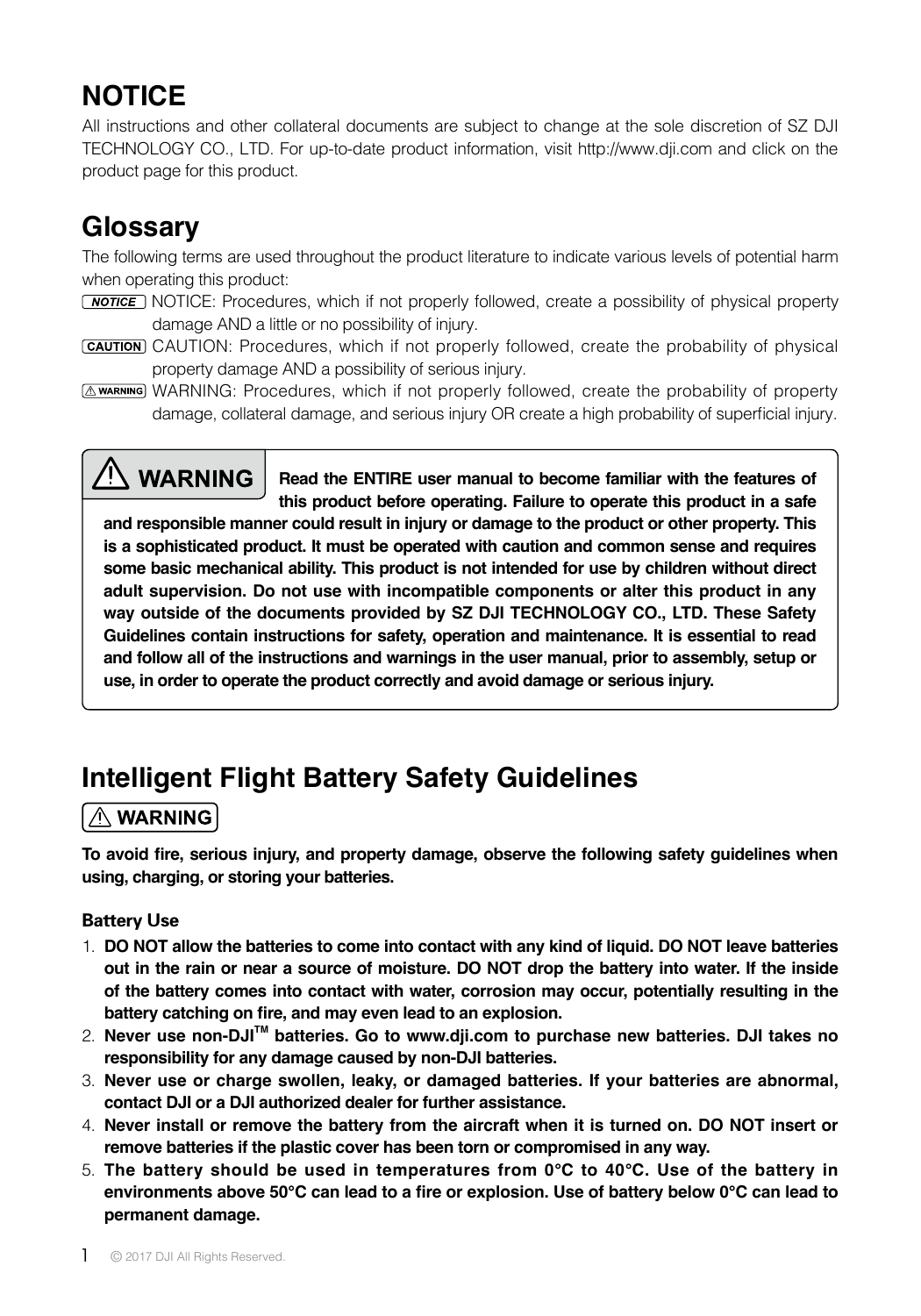- 6. **DO NOT use the battery in strong electrostatic or electromagnetic environments. Otherwise, the battery control board may malfunction and cause a serious accident during flight.**
- 7. **Never disassemble or pierce the battery in any way or the battery may leak, catch fire, or explode.**
- 8. **Electrolytes in the battery are highly corrosive. If any electrolytes make contact with your skin or eyes, immediately wash the affected area with fresh running water for at least 15 minutes, and then see a doctor immediately.**
- 9. **DO NOT use the battery if it was involved in a crash or heavy impact.**
- 10. **If the battery falls into water with the aircraft during flight, take it out immediately and put it in a safe and open area. Maintain a safe distance from the battery until it is completely dry. Never use the battery again, and dispose of the battery properly as described in the Battery Disposal section below. DO NOT heat batteries. Put out any battery fire using sand or a dry powder fire extinguisher.**
- 11. **DO NOT put batteries in a microwave oven or in a pressurized container.**
- 12. **DO NOT place loose battery cells on any conductive surface, such as a metal table.**
- 13. **DO NOT put the loose cells in a pocket, bag or drawer where they may short-circuit against other items or where the battery terminals could be pressed against each other.**
- 14. **DO NOT drop or strike batteries. DO NOT place heavy objects on the batteries or charger. Avoid dropping batteries.**
- 15. **Clean battery terminals with a clean, dry cloth.**

#### Battery Charging

- 1. **DO NOT attach the batteries to wall outlets or car charger sockets directly, and always use a DJI approved adapter. DJI takes no responsibility if the battery is charged using a non-DJI charger.**
- 2. **Never leave the battery unattended during charging. DO NOT charge the battery near flammable materials or on flammable surfaces such as carpet or wood.**
- 3. **DO NOT charge battery immediately after flight, because the battery temperature may be too high. DO NOT charge the battery until it cools down to near room temperature. The ideal charging temperature range is from 15℃ to 40℃.**
- 4. **Disconnect the charger when not in use. Examine the charger regularly for damage to the cord, plug, enclosure, or other parts. DO NOT clean the charger with denatured alcohol or other flammable solvents. Never use a damaged charger.**

#### Battery Storage

- 1. **Keep batteries out of the reach of children and pets.**
- 2. **DO NOT leave the battery near heat sources such as a furnace or heater. DO NOT leave the batteries inside of a vehicle on hot days. The ideal storage temperature is 22℃-28℃.**
- 3. **Keep the battery dry. Never drop the battery into water.**
- 4. **DO NOT drop, strike, impale, or manually short-circuit the battery.**
- 5. **Keep the battery away from metal objects such as glasses, watches, jewelry, and hairpins.**
- 6. **Never transport a damaged battery or a battery with power level higher than 30%.**

#### Battery Disposal

1. **Dispose of the battery in specific recycling boxes only after a complete discharge. DO NOT place the battery in regular trash containers. Strictly follow your local regulations regarding the disposal and recycling of batteries.** 

#### Battery Maintenance

- 1. **Never use the battery when the temperature is too high or too low.**
- 2. **Never store the battery in environments with a temperature higher than 60℃.**